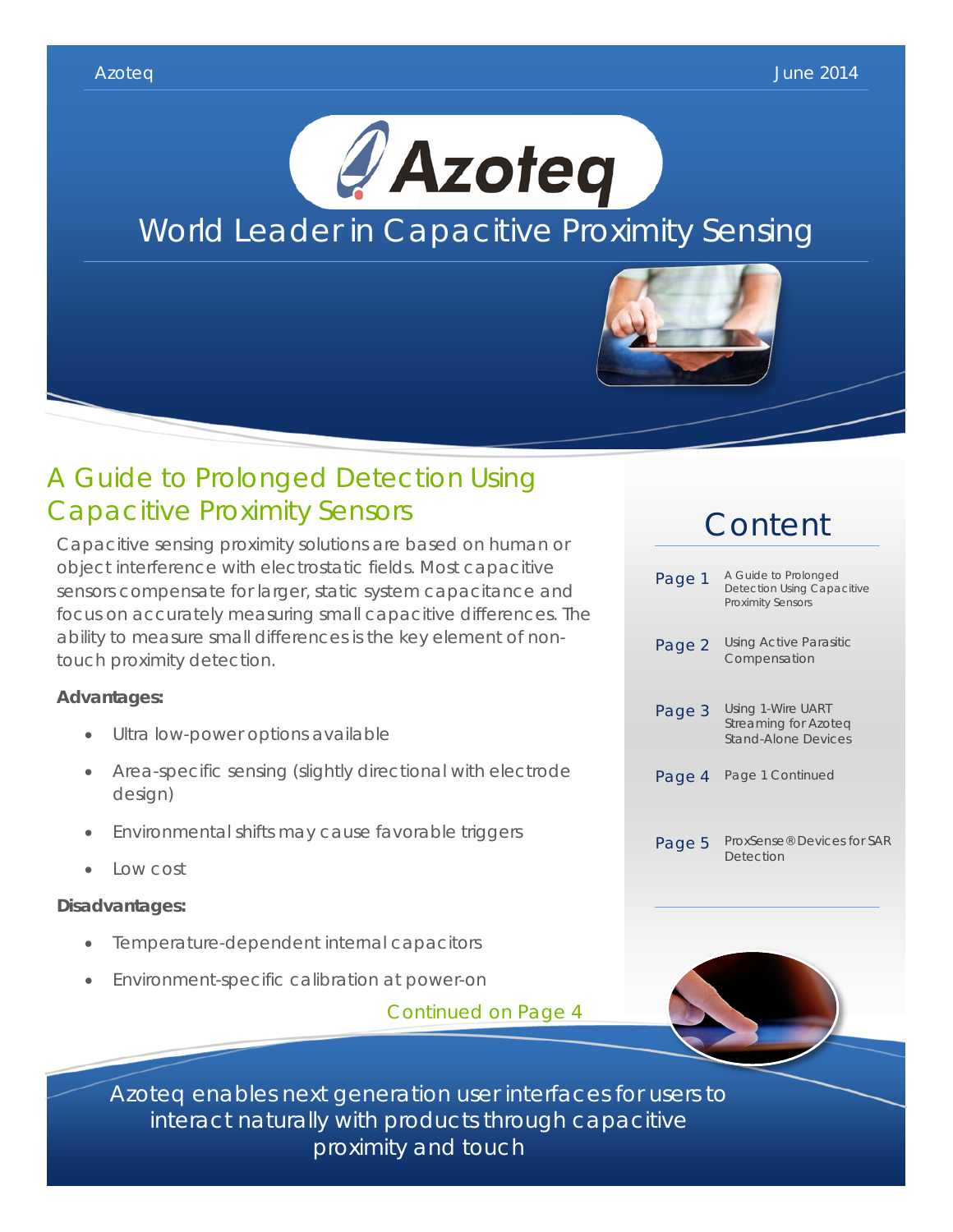# Using Active Parasitic Compensation

While the design guidelines will certainly improve the system sensitivity and robustness, a device which will auto tune to its environment for optimal sensitivity, will shorten design times with less PCB iterations. More importantly it will save costly delays in production where process variations, often in the mechanical construction, causes production delays due to the nonconformance of the touch sensing circuit. From the sensor perspective, minute differences in process parameters may render the touch sensor unstable or un-usable. These include variations in the power supply stability, thickness of the overlay material, possible air gaps between sensor electrodes and overlay material and in many cases, the nearness of the product's housing.

When housings are manufactured from a conductive material, the nearness of the housing introduces a large parasitic capacitance which has a significant impact on the sensor sensitivity. Parasitic capacitance is an unwanted capacitance between sensor electrode and a nearby (normally grounded) potential. The aim of achieving a sensitive capacitive sensor is to have the sensor project electric field into a dielectric overlay material and further into free air. The user touching the designated touch sensor area would disturb this electric field.



## Ideal Capacitive Sensing Case

The picture above shows the ideal case for an electrode without any parasitic capacitance around the electrode.



The real life case of an electrode design has the sensitivity reduced by filed lines terminating to surrounding components, tracks, ground planes and the housing

## Advantages of parasitic compensation and auto tune algorithms

The largest advantage of parasitic compensation is that sensor sensitivity is maximized, even in environments with severe parasitic capacitance. In real life cases, the reduction of parasitic capacitance is one of the biggest challenges faced by designers. With compensation circuits, the designer has much greater degrees of freedom, resulting is much smaller PCB's and optimal performance within a product where the enclosure may add a significant parasitic capacitance. More information on auto tuning and parasitic capacitance is located [here.](http://www.azoteq.com/images/stories/pdf/azd061_azoteq_auto_tuning_article.pdf)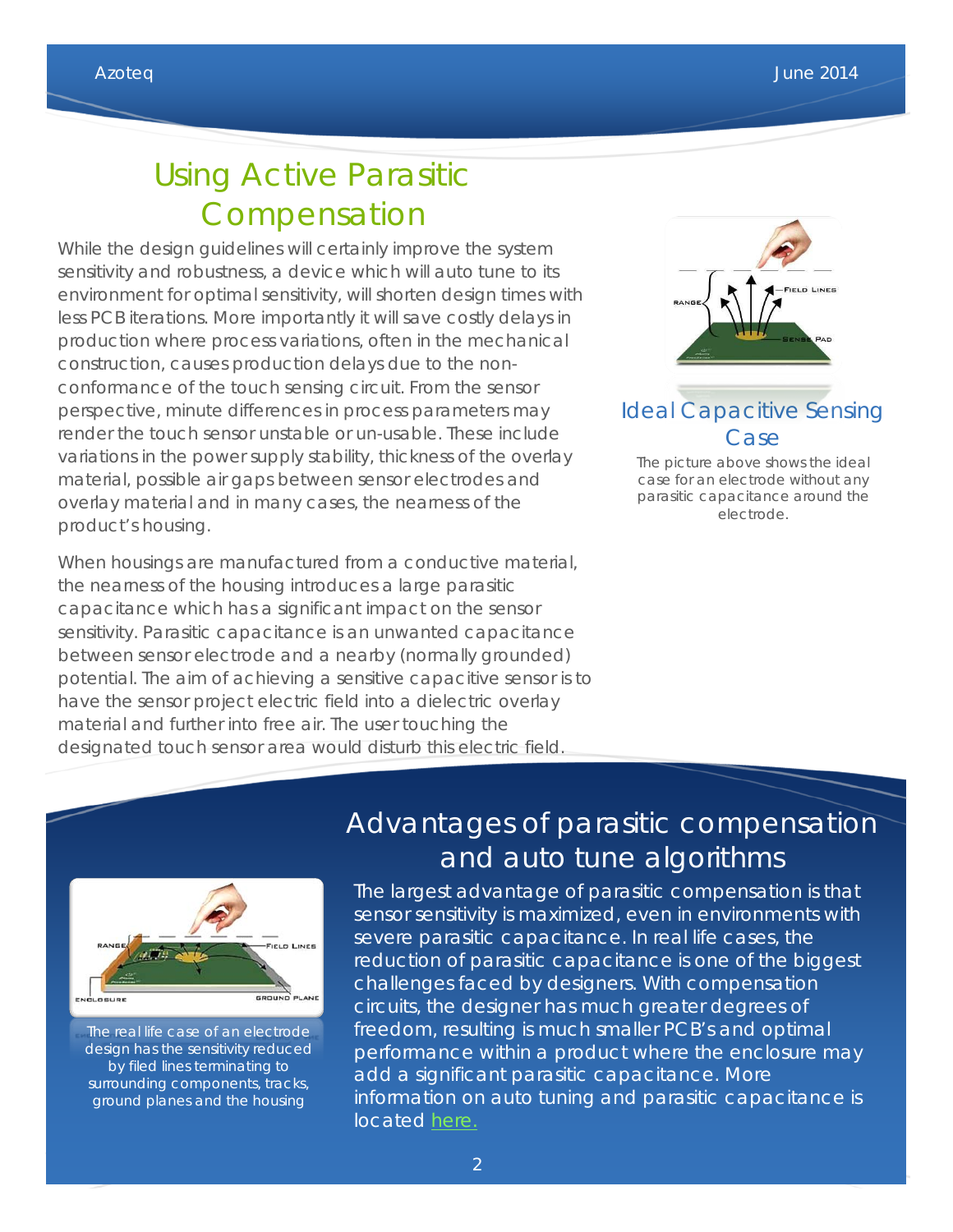## Using 1-Wire UART Streaming for Azoteq Stand-Alone Devices

## **Requirements for a UART Peripheral**

The 1-wire streaming protocol operates in the same fashion as a UART protocol. Transmission starts with a start bit, followed by eight data bits and lastly a single stop bit. Please refer to the relevant datasheet for exact byte contents.

After the first start condition (LOW) a synchronization byte (0xAA) is transmitted. This synchronization byte can be used to determine the baud rate of the transmission, or to verify the baud rate. The baud rates of the ICs may vary due to changes in conditions such as temperature. The UART required for this application should therefore allow for precise baud rate settings.

## **Retrieving Data via UART**

Upon capturing the data stream with most standard UARTs, the bit order of the data byte will be inverted. This can be adjusted manually, or by changing the Endian settings (if supported by the chosen UART).

To verify whether the UART is reading the data correctly just check the first byte of the data stream, which should be 0xAA. If 0x55 has been received the bit order needs to be flipped.

## **How to determine the start of a data transmission**

Each data stream of the 1-wire streaming protocol consists of a synchronization byte and 8 data bytes. There will at most be approximately 1ms between two of these data bytes. Between data transmissions will be approximately 9ms. To ensure that the start of a data transmission is found, first ensure that

the data transmission line is silent for at least 3- 4ms. Once this has been done, the next level change of the data line will be the falling edge of the start condition of the synchronization byte.

## **UART Flow Diagrams**

It is suggested to use the first data transmission to determine the baud rate. A timer can be used to determine the length of the synchronization byte, but it is important to disable all interrupts during this time.

Once the baud rate has been set, the data stream can be read using the UART, but always verify that the first byte has been read correctly. In the case that the first byte is not read correctly, a re-bauding routine should be executed to recalculate the baud rate used by the UART.

The following flow diagrams illustrate such an implementation.

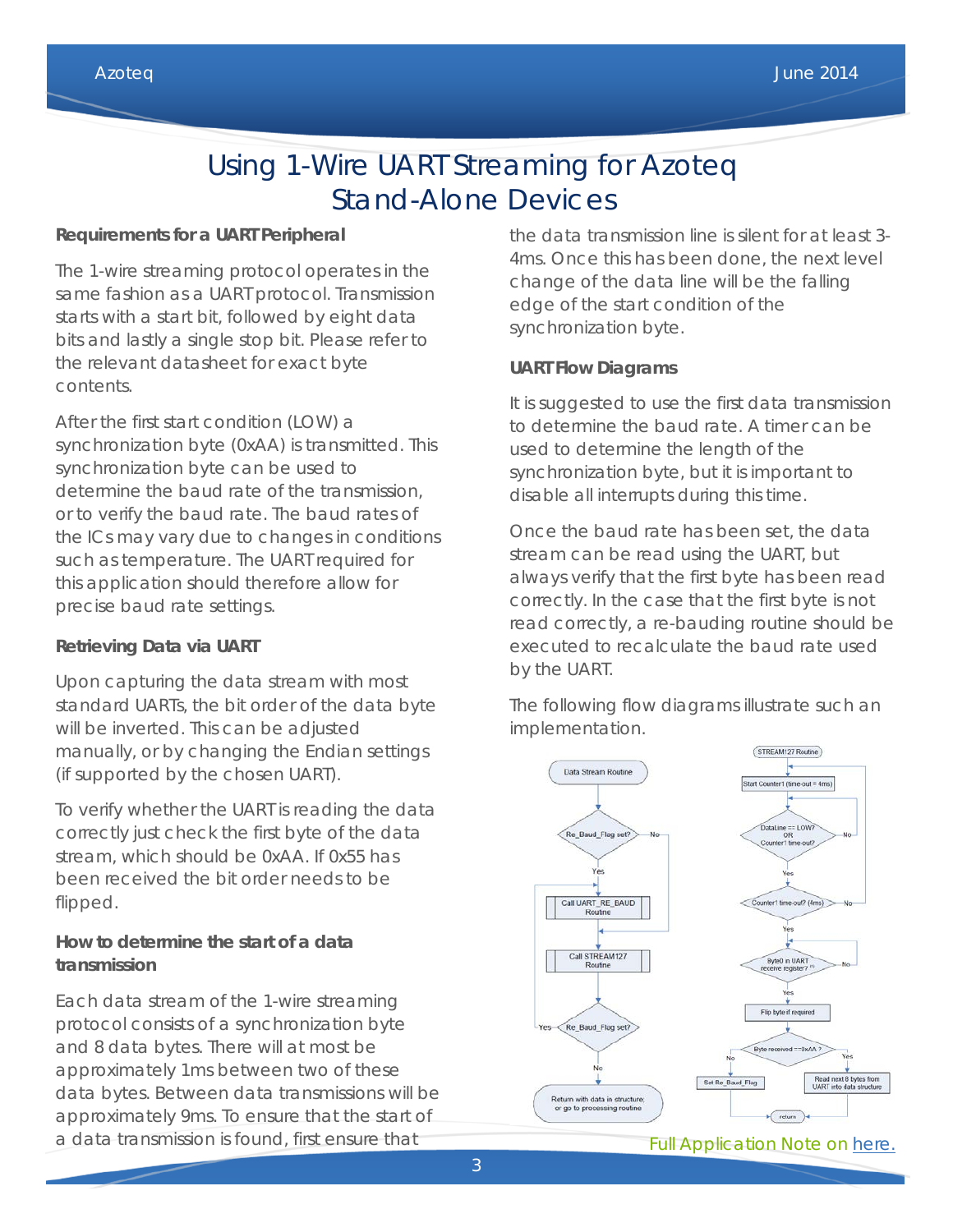## Page 1 Continued

### **Self vs. Mutual Capacitive Sensing**

There are two types of capacitive sensing technologies: mutual capacitance and self-capacitance. Although mutual capacitance is less dependent on a common reference (signal ground), the effects of a varying reference cannot be ignored. Some effects of this technology deem selfcapacitance a safer option, especially with reference to area-restricted custom electrode designs.

#### **Obtaining Sensitivity**

Capacitive sensing uses either of the following:

- 1. Charge transfer method
- 2. A relaxation oscillator circuit in which variance in capacitance is translated into variance in frequency
- 3. A fixed frequency AC signal, where the variance in capacitance is translated into voltage differences using a fixed known capacitor and an unknown capacitor

The first method is by far the more popular for proximity sensing because of the leverage obtained from multiple charge transfers (into a "reservoir" capacitor) becoming an integrated average of the instantaneous capacitance. Various other techniques in this architecture seamlessly enable charge multiplication (higher SNR) and parasitic charge subtraction, thereby enabling the detection of extremely small capacitive changes.

#### **Understanding Sensitivity in a Mobile Device**

Capacitive proximity sensors include the measurement of human interference. Humans generally have a fixed coupling to earth. The device has a variable coupling to earth (in hand versus on table).

Shown in Figure 1 is a simplified diagram of the loop that is formed with capacitive sensing. When the GND reference between the body and the device is tightly coupled, the sensing is optimal, with the sensor charge current only bridging a single unknown and dominating capacitor (C1). Full Application Note on [here.](http://www.azoteq.com/images/stories/pdf/azd080_a_guide_to_prolonged_detection_using_capacitive_proximity_sensors.pdf)



A simplified diagram of the main capacitive elements that influence sensitivity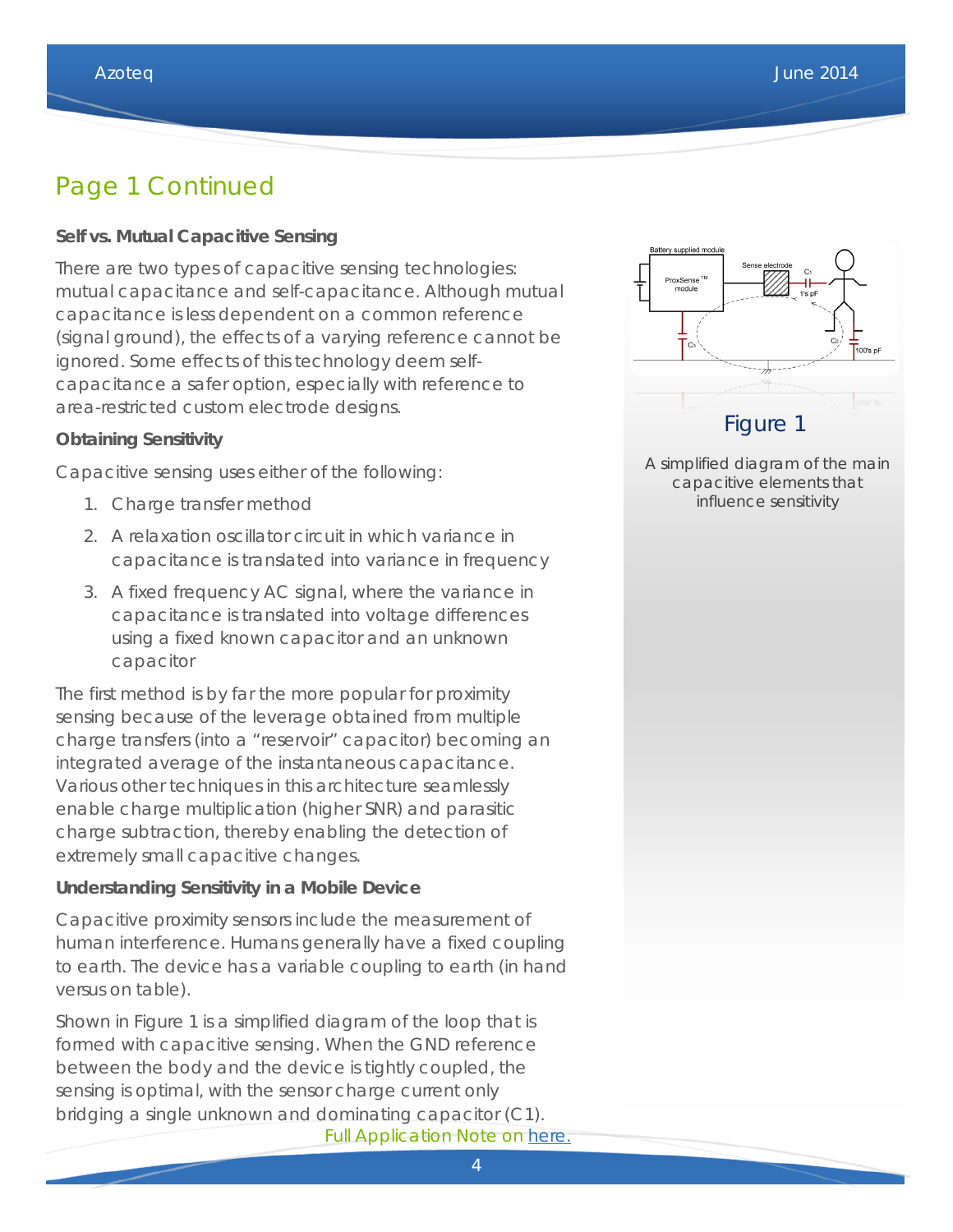# ProxSense® Devices for SAR Detection

With the steady rise of mobile devices, the need to meet SAR (Specific Absorption Rate) regulations is rising as well. Azoteq has been a solution provider since the inception of the FCC regulation and remains a world leading supplier of sensor solutions. Recommended devices for new designs are:

- IQS128, Single Channel Device with DYCAL
- IQS229, Single Channel Device with Movement Detect
- IQS263, Three Channel Device with Movement Detect

The Azoteq roadmap includes an emphasis on SAR sensor solutions and we are committed to remain a leader in this field. For more information on these devices, please contact us at



The Three Channel IQS263 Controller Available [Now!](http://www.mouser.com/ProductDetail/Azoteq/IQS263-MSR/?qs=%2fha2pyFaduiJqA25Po35fOIp7yCI%2faToViKH7vBtIo8%3d)

### Sales

Azoteq International Jean Viljoen +27 21 863 0033 jean.viljoen@azoteq.com

Azoteq USA Kobus Marneweck +1 512 538 1995 kobusm@azoteq.com Azoteq Asia Lina Yu +86 (138) 2696 0845 linayu@azoteq.com.cn

## **Distributors**

| Worldwide<br><b>Mouser Electronics</b>      | Worldwide<br><b>Future Electronics</b>                             | Taiwan<br>Holy Stone Enterprise Co. Ltd          | China<br>Infortech            |
|---------------------------------------------|--------------------------------------------------------------------|--------------------------------------------------|-------------------------------|
| +1 800 346 6873                             | +1 514 694 7710                                                    | <b>Terry Chiang</b>                              | <b>Summer Yin</b>             |
| Sales@mouser.com                            |                                                                    | +886 2 2659 6722 ext. 302                        | +86 21 51087875 ext. 355      |
|                                             |                                                                    | terrychiang@holystone.com.tw                     | summer_yin@infortech.net.cn   |
| South East Asia<br>Locus Marketing Pte. Ltd | France and China<br>Seltech                                        | China<br>Lierda Technologies                     | Japan<br>Nomura Jimusho, Inc. |
| Sam Liew                                    | +33 (0) 1 48 92 90 02<br>+86 25 83 45 54 33                        | +86 571 8880 0000/8990 8135<br>+86 755 8378 0888 | +81 3 3502 1466               |
| +65 6299 7308<br>+65 6292 5848              |                                                                    |                                                  |                               |
|                                             | Europe@seltech-international.com<br>Asia@seltech-international.com | hangzhou@lierda.com<br>shenzhen@lierda.com       | yamashita@nomjim.co.jp        |
| samliew@locus.com.sq                        |                                                                    |                                                  |                               |